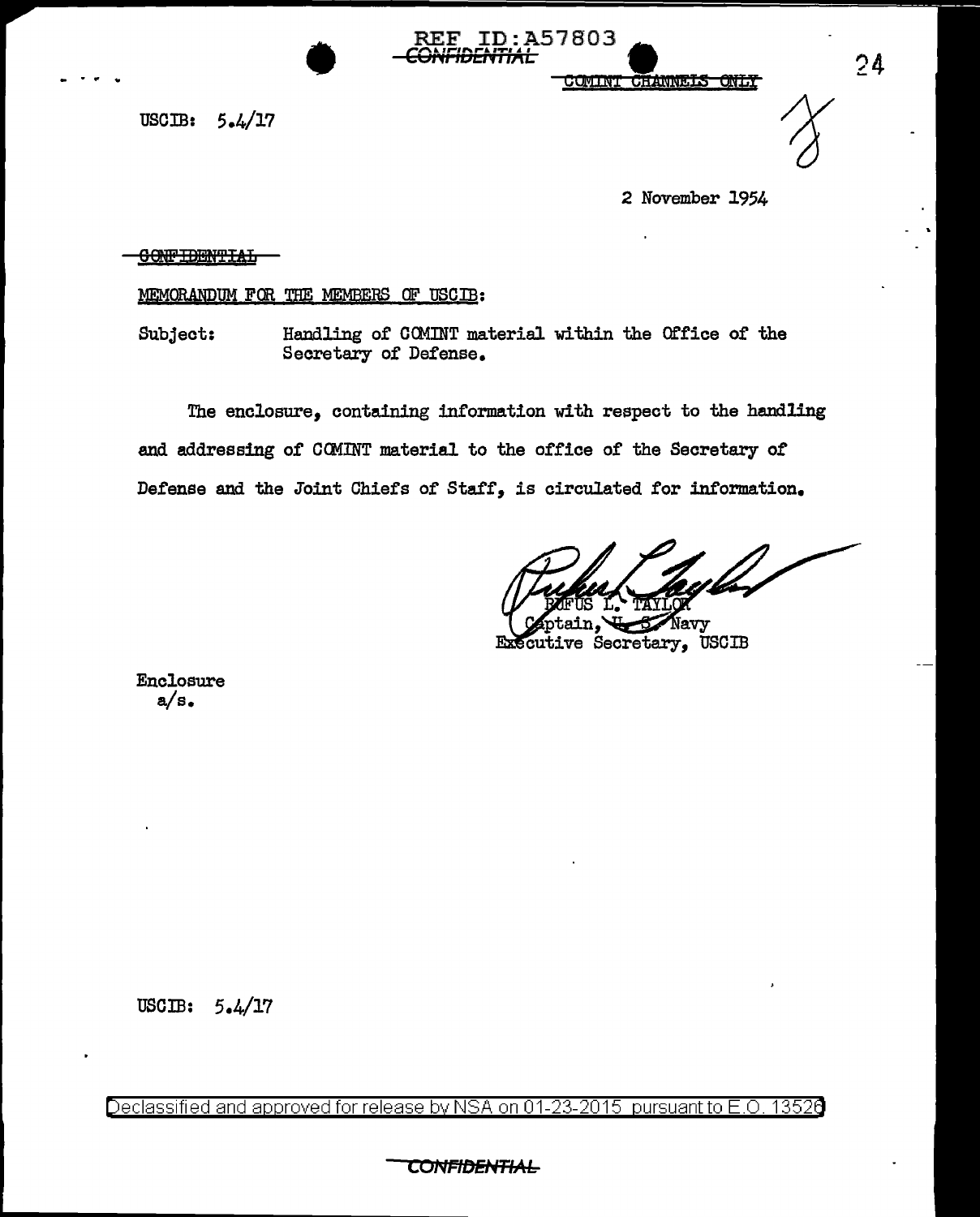**• REE ID:A57803** OFFICE OF THE SECRETARY OF DEFENSE WASHINGTON 25, D. C.

OCT 26 1954

-~.

I."-•

#### **CONFIDENTIAL**

### MEMORANDUM FOR THE EXECUTIVE SECBETARY, USCIB

## SUBJECT: Handling of COMINT Material Within the Office of the Secretary of Defense

1. The following information is provided in response to your recent telephoned request for a statement on the handling of CCMINT material within, and the addressing of OOMINT material to, the Office of the Secretary of Defense and the Joint Chiefs of Staff:

a. The Of.'f'ice of the Secretary of' Defense is in the final stages of preparing official instructions for maintaining the security of communications intelligence within OSD and the JCS. A complete copy of these instructions will be filed with you upon publication.

b. In the interim, the Chairman of the JCS has designated a "Special Security Officer (SSO)" for the Joint Chiefs of Staff. At my request this officer also acts as the Special Security Officer for the Office of the Secretary of Defense. Included among the duties and responsibilities of the SSO are:

- (1) Supervision and implementation of all security measures prescribed by CSD for the internal handling, transmission, and exchange of COMINT; and
- (2) Administration of reception of all mail marked on the inner envelope "TO BE OPENED BY SSO ONLY."

c. It is therefore requested that all COMINT material or material about COMINT which requires handling within COMINT channels and which is addressed to any individual or component of OSD or the JCS be forwarded via the SSO, JCS. It is recommended that the envelope containing such material be conspicuously marked, either "TO BE OPENED ONLY BY THE SSO, JCS" or "TO BE OPENED BY PEBS ON.ALLY," whichever is deemed appropriate. In the latter case, of course, the name of a person in OSD or JCS known to be authorized to receive COMINT material, or the title of such a person, will be inserted in place of the blank.

**CONFIDENTIAL** 

Enclosure with USCIB  $5.4/17$  dtd 2 Nov  $54.$